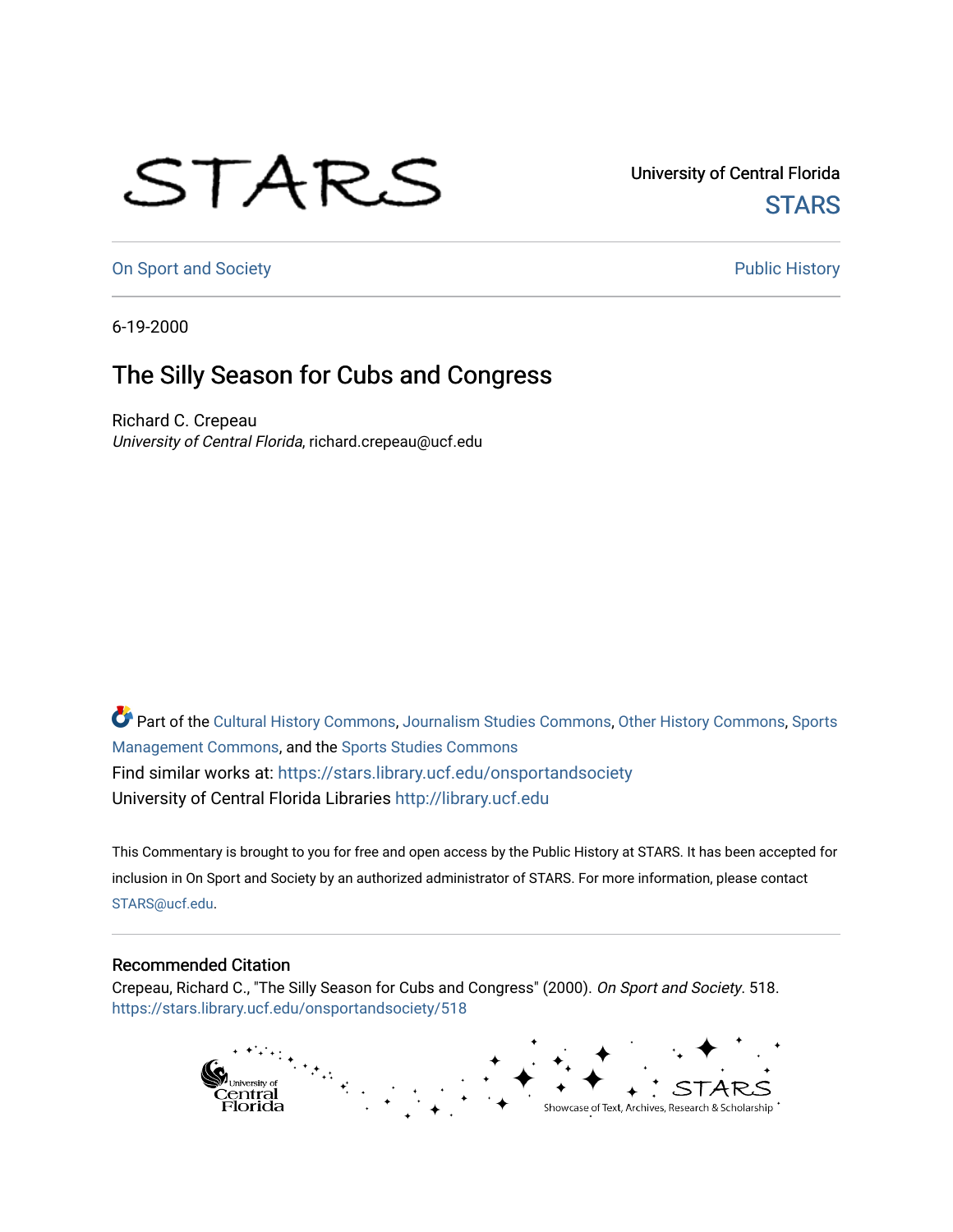## SPORT AND SOCIETY FOR H-ARETE JUNE 19, 2000

It could be the full moon again. Or perhaps silliness is now the norm. Whichever the case, two items caught my eye this week. First, the Chicago Cubs are talking about trading Sammy Sosa, and second the U.S. Congress is considering legislation to ban legal betting on college sports. Which is the sillier of the two? Medieval theologians could debate that for decades.

For the past two baseball seasons Sammy Sosa has established himself as one of the two best home run hitters of our, and perhaps any other, time. In the past two seasons Sammy Sosa has been about as good an ambassador for the business and game of baseball than any player in several decades. Two seasons ago Sammy Sosa helped to both relax and humanize Mark McGwire as the two of them became one of the great stories of this baseball generation.

In the past two seasons, and indeed in prior times, Chicago Cub fans have been coming to Wrigley Field to watch the great Sosa in action even when the Cubs are out of contention. For the past two seasons, and indeed for many seasons before, Sammy Sosa has been one of most important figures in Latin America.

And so with an eye to writing another chapter in the chronicle of ineptitude that is Chicago Cub History, the Cubs are contemplating what no other franchise would dare to contemplate. This is not a case of a small market franchise unable to meet the demands of a modern sports payroll. This is not the case of some clever scheming plan to balance the books at the Tribune Company and save the media giant from bankruptcy. It is simple classic Cubness.

And the beauty is that such an idiotic move would not have a lasting impact on Cub fan loyalty. Cub fans secretly love failure. Cub fans love watching their favorite baseball team self-destruct. Cub fans expect this sort of thing.

In short the trading of Sammy Sosa would confirm that this franchise, despite the money and power of the Tribune Company and the front-office genius of Andy MacPhail, is still the same old Cubs, the loveable losers. Like the ritual killing of a vestal virgin this sort of thing is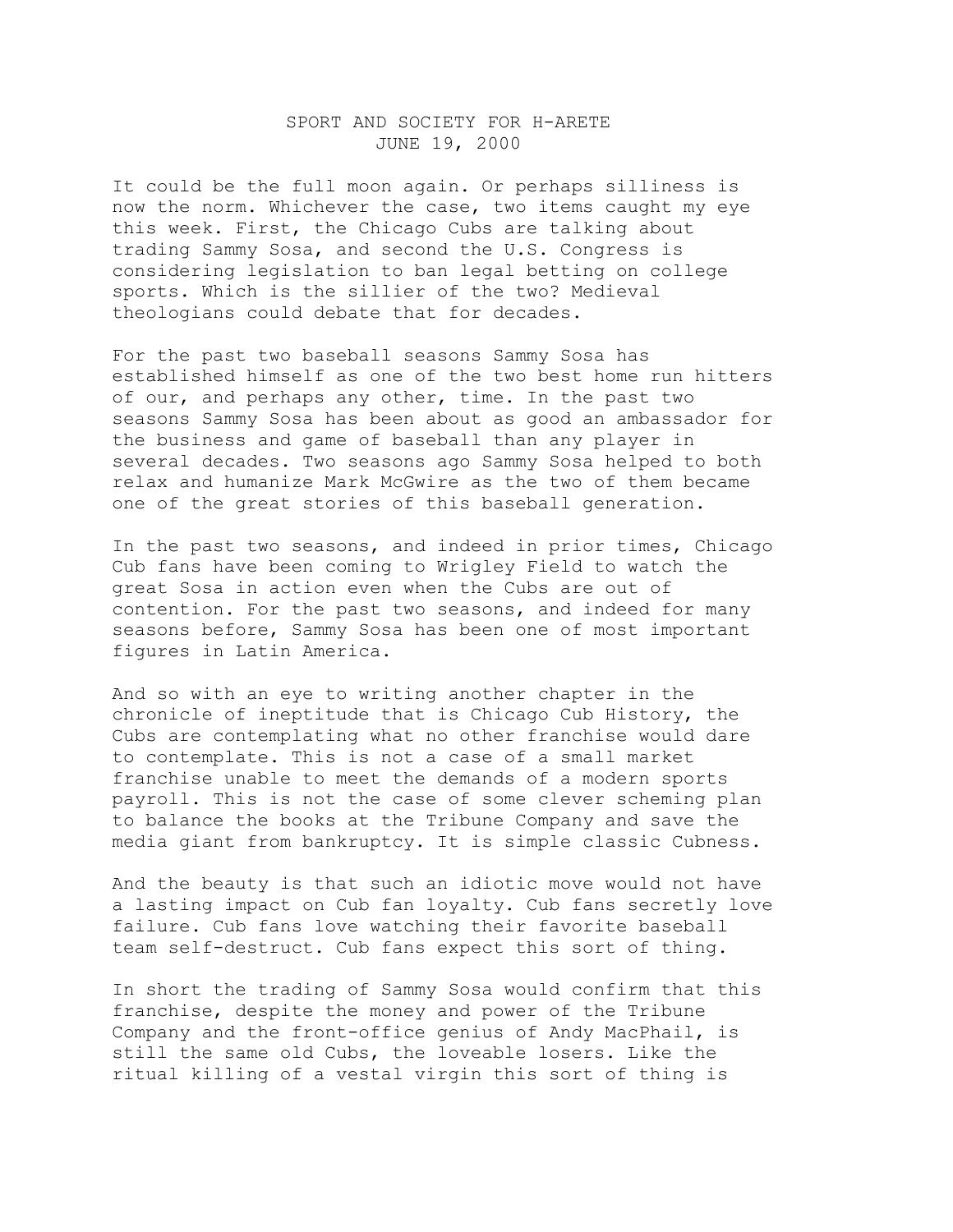required by history and tradition. The purity of it all is awe-inspiring.

Meanwhile back in Washington, D.C., the home of the U.S. Congress, sometimes called the greatest deliberative body in the world by those who have not seen it action, several representatives began pushing a bill to outlaw legal gambling on college sport. Lindsey Graham of South Carolina and Maxine Waters of California, two of the comic figures from the Clinton impeachment hearings, are ready to take on the evil forces in Las Vegas that seek to destroy college athletics.

It is clear to these wise and prudent leaders of Congress and to the NCAA officials that point-spreads and legal betting must be banished from this earth or intercollegiate athletics will die. Ignorant of history they push forward on their quest to save Western Civilization as we know it.

Perhaps if they reflected briefly on the history of college basketball and its rise to popularity in New York City they might have second thoughts. But then that presumes first thoughts.

College basketball came into the limelight via the college basketball doubleheader games at Madison Square Garden in the 1930s. Driving the popularity of the Garden games were the attraction of two games at one price, the quality of the basketball on parade, and the opportunity to bet on the games. The crowds were there to cheer for the teams, but they were also there to cheer for the point spread. Students and alumni were not the mainstay of the Garden crowds, gamblers were.

In the history of sport there is one constant. Gambling is at the heart of the popularity of sport, and in most cases gambling initiated sporting matches. Without gambling the appeal of sport would be greatly reduced.

It is true that gambling scandals have impacted intercollegiate athletics over the years. But eliminating legal gambling would do nothing to change that reality.

What is more interesting is to see the NCAA and people like Lou Holtz testifying before Congress about this sort of corruption of college sport. The major corrupters of college sport are not to be found among the gamblers, but